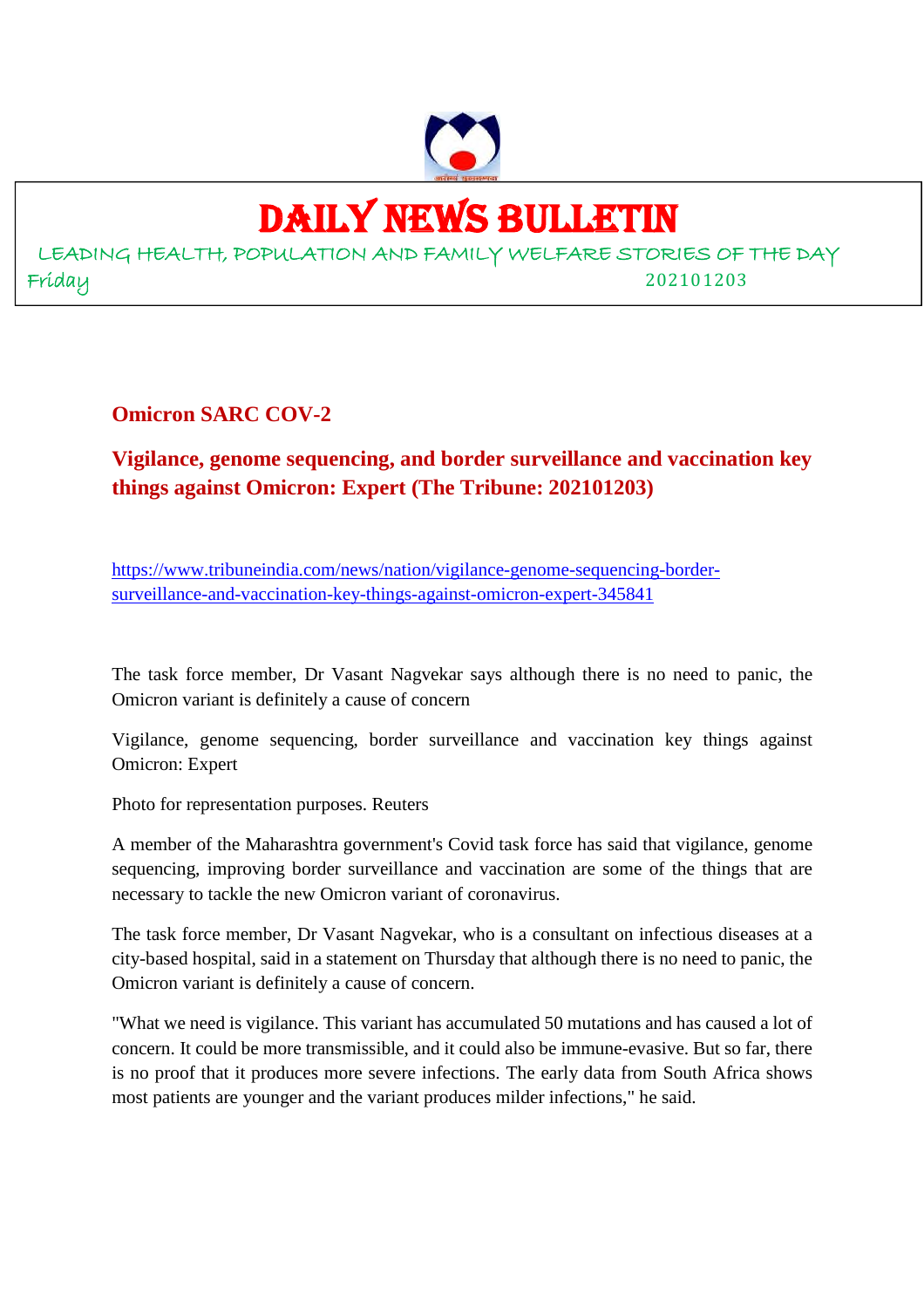Dr Nagvekar said that for now the variant appears to be stable, with high transmissibility, but low virulence, which perhaps explains the lack of surge in hospitalisations and deaths where it was earlier reported.

"We need vigilance, improvement in border surveillance, genomic sequencing and vaccination cover," he said, urging people to keep wearing masks.

"Scientific data have proved that masks can reduce Covid transmission by 53 per cent...A booster dose of vaccine, even if it works, is just a temporary fix. We can't keep on taking boosters every six months and for every variant of concern that emerges. Masking is the need of the hour and there is no alternative for vaccination," he said.

Apart from the restrictions, strict contact tracing, isolation and quarantine of close contacts are some very important things, he said.

The Omicron strain, first detected in South Africa, has been classified as a 'variant of concern' by the World Health Organisation. PTI

# **Active Covid cases in country increase to 99,976**

# **Active Covid cases in country increase to 99,976(The Tribune: 202101203)**

https://www.tribuneindia.com/news/nation/active-covid-cases-in-country-increase-to-99-976- 345843

The daily rise in new coronavirus infections has been less than 50,000 for 159 consecutive days now

With 9,216 new coronavirus infections being reported in a day, the country's total tally of Covid cases rose to 3,46,15,757, while the active cases increased to 99,976, according to the Union Health Ministry data updated on Friday.

The death toll climbed to 4,70,115 with 391 fresh fatalities, including 320 from Kerala, according to the data updated at 8 am.

Of the 320 deaths in Kerala, 66 were reported over the last few days and 254 were designated as Covid deaths after receiving appeals based on the new guidelines of the Centre and the directions of the Supreme Court, a Kerala state government release said.

The ministry said the daily rise in new coronavirus infections has been less than 50,000 for 159 consecutive days now.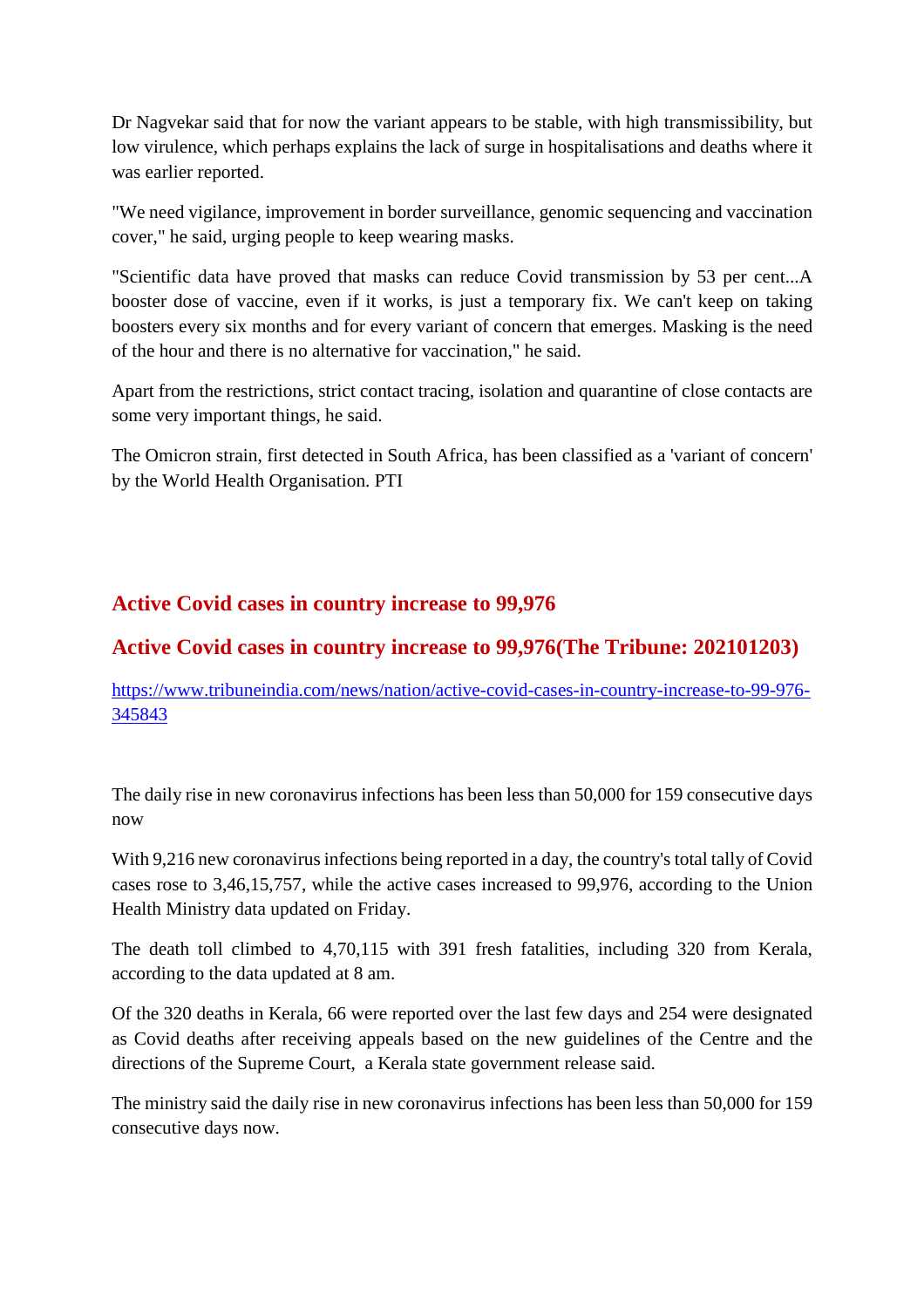The active cases comprise 0.29 per cent of the total infections, the lowest since March 2020, while the national Covid recovery rate was recorded at 98.35 per cent, the ministry said.

An increase of 213 cases has been recorded in the active Covid caseload in a span of 24 hours.

The daily positivity rate was recorded at 0.80 per cent. It has been less than two per cent for last 60 days. The weekly positivity rate was also recorded at 0.84 per cent. It has been below one per cent for the last 19 days, according to the ministry.

The number of people who have recuperated from the disease surged to 3,40,45,666, while the case fatality rate was recorded at 1.36 per cent.

The cumulative doses administered in the country so far under the nationwide Covid vaccination drive has exceeded 125.75 crore.

The 391 new fatalities 24 from Maharashtra.

A total of 4,70,115 deaths have been reported so far in the country including 1,41,049 from Maharashtra, 40,855 from Kerala, 38,216 from Karnataka, 36,504 from Tamil Nadu, 25,098 from Delhi, 22,911 from Uttar Pradesh and 19,510 from West Bengal. PTI

# **Drug-resistant TB**

### **Rise in cases poses a public health challenge (The Tribune: 202101203)**

https://www.tribuneindia.com/news/editorials/drug-resistant-tb-345713

Multi-drug-resistant TB is especially a public health concern and challenge as the country struggles to meet its ambitious goal of becoming TB-free by 2025.

Globally, India bears the burden of the highest prevalence of both tuberculosis (TB) and multidrug-resistant TB (MDR-TB). Multi-drug-resistant TB is especially a public health concern and challenge as the country struggles to meet its ambitious goal of becoming TB-free by 2025. The record of Haryana's Karnal in tackling MDR-TB is not encouraging. There has been a steady rise in the number of such cases in the district annually since 2015 (from 27 in 2015 to 64 in 2020 and 58 till now in 2021). This picture is grim, for going by the general trend in the past, it could well be reflective of the average figures across the states.

The spike in the past two years could also be attributed to the extensive periods of Covidinduced lockdowns when the healthcare resources were focused on and diverted to controlling the pandemic. Like most other diseases, TB treatment, too, took a beating. This setback is particularly exacerbating as TB patients are known to develop the debilitating MDR-TB if their cure is left undiagnosed, interrupted or the medicine is discontinued before time. Once the body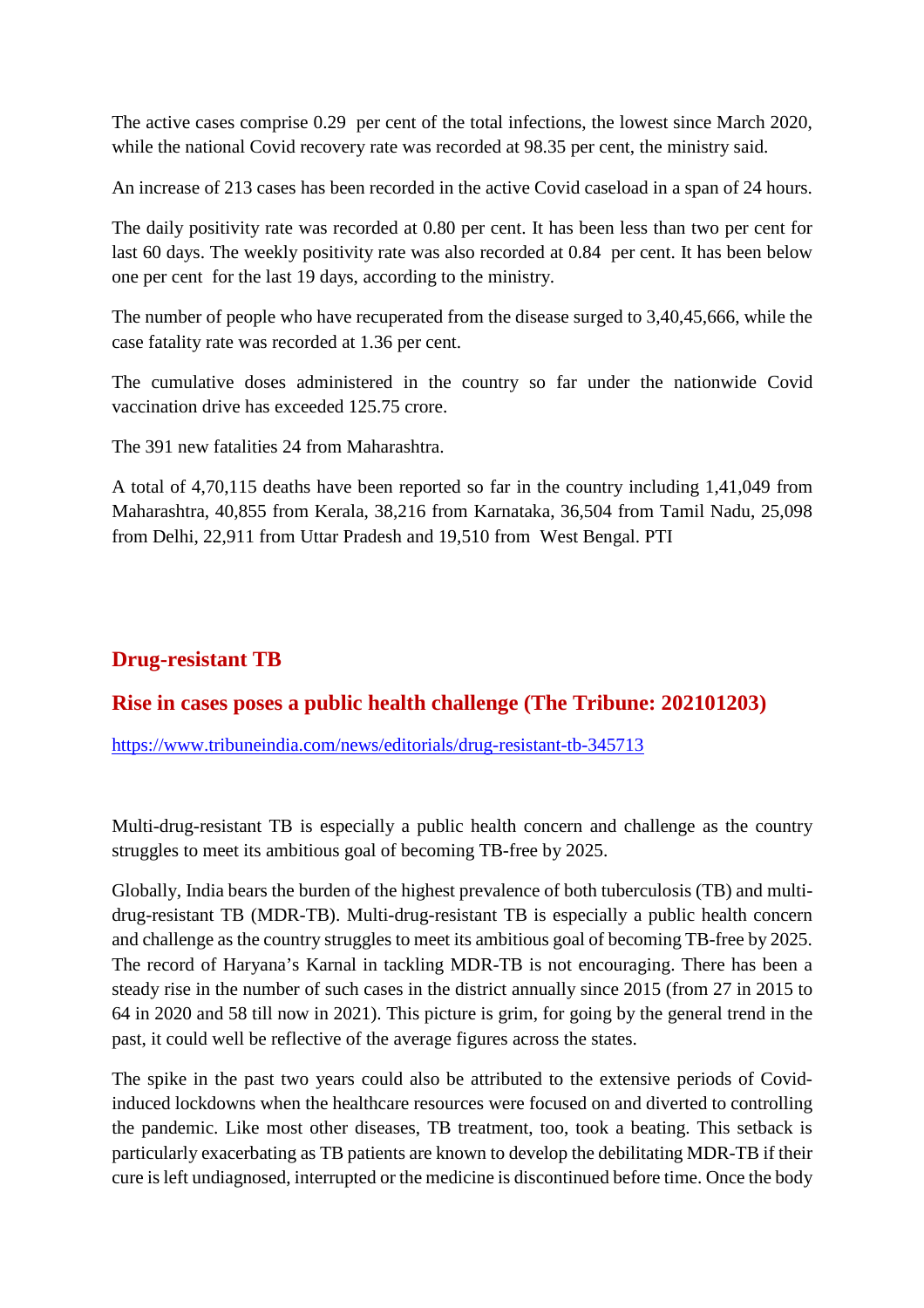fails to effectively respond to the drugs vital for healing, it becomes harder and longer to treat and often turns fatal, as per the WHO. At the same time, given the poor airborne infection control protocol in India, including the wearing of masks by the medical fraternity, the chances of the transmission of this disease are high. At this rate, it is estimated that a massive chunk of all TB cases would comprise MDR-TB in a decade because of primary transmission.

Crucial to arresting the spread of TB is bringing about more awareness of the government's programmes to battle it. Incidentally, its treatment and medicines are available free of cost in government facilities, a fact not widely known. Also, the overwhelmed and inadequate public infrastructure pushes patients towards the costlier private sector. More widespread screenings of those exhibiting consistent cough, low-grade fever, weight loss and night sweat are the key to the timely detection of TB and, consequently, its survival. The adage, prevention is better than cure, is most true for TB control.

# **Omicron variant of the Sars-Cov-2, Infection**

# **Two Omicron cases in K'taka, infections mild (Hindustan Times: 202101203)**

**https://epaper.hindustantimes.com/Home/ArticleView**



: Two men in Karnataka tested positive for the Omicron variant of the Sars-Cov-2, Union government officials said on Thursday, and added that there was no need to panic since at least these two individuals had "very mild" symptoms.

The government did not give further details in the interest of their privacy, but officials in Karnataka said the younger of the two men, who were unrelated, was a health care worker without a travel history.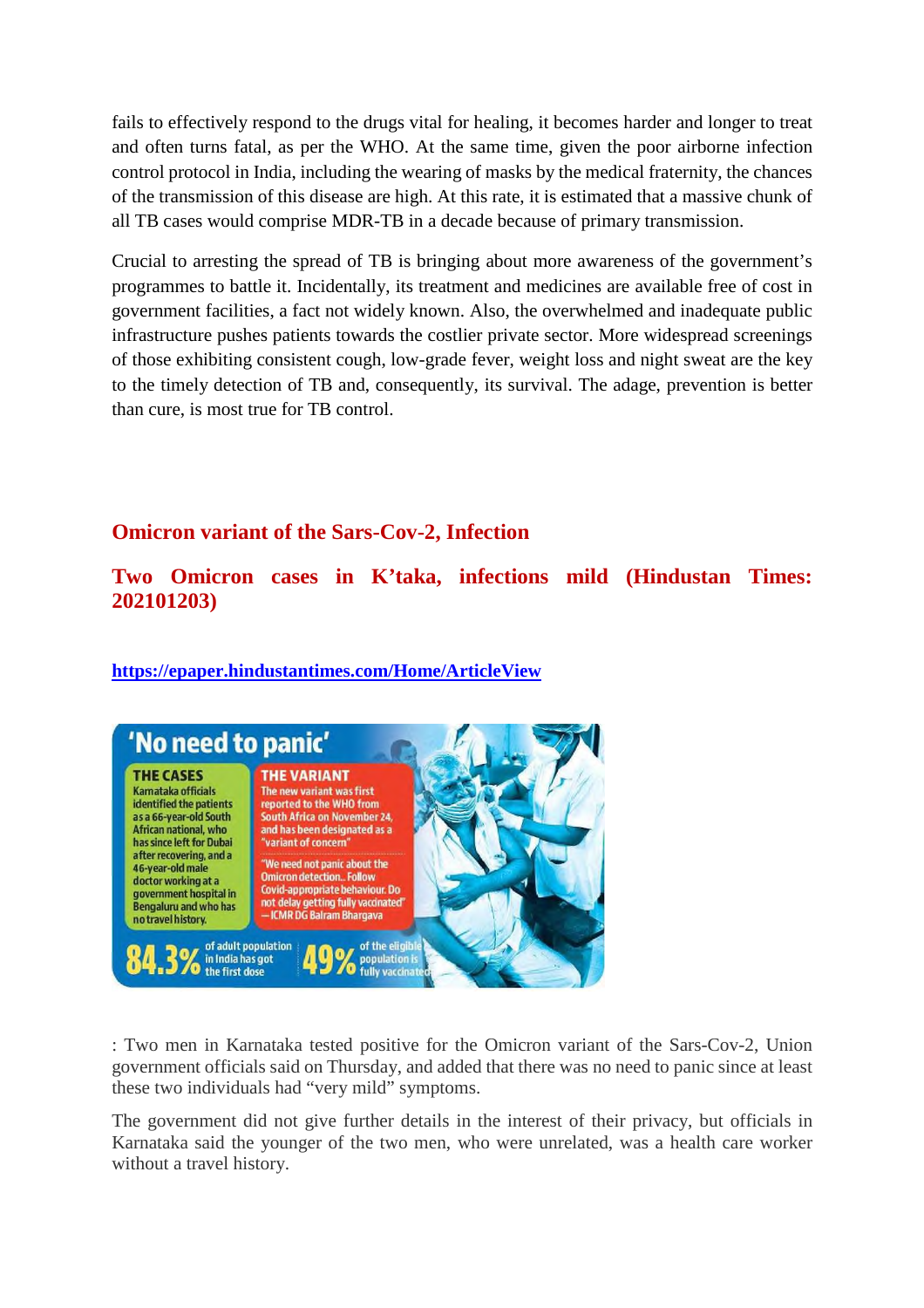"Two cases of Omicron have been found positive: a 66-year-old male, and a 46-year-old male. We got the results very late last night," said Lav Agarwal, joint secretary, Union ministry of health and family welfare, during a press briefing on Covid-19 on Thursday.

"It is being investigated how the second person got the infection; he could be a contact of the 66-year-old but that is still under investigation. The foreign national has flown out, and the second person is on road to recovery," said a senior government official aware of the matter, on condition of anonymity.

The 66-year-old man, who recovered before leaving, was a foreign national who arrived from an unidentified South African city – the country detected the variant first and one of its regions has recorded a sharp spike in new cases, although evidence of whether it is more transmissible, virulent or resistant will take a few weeks to develop.

The confirmation came after genome sequencing results returned from one of the labs under INSACOG. "All primary and secondary and tertiary contacts have been identified and are being tested under isolation as per the government of India's protocol. There is absolutely no need to panic as we have a robust and aggressive surveillance mechanism in place to ensure cases are detected early and no case is missed," Agarwal added.

A second government official at the briefing, too, stressed that there was no reason to worry yet. "We need not panic but awareness is absolutely essential; Covid-appropriate behaviour is required," said Balram Bhargava, director general, ICMR. The government officials stressed on the need for people to take both their doses on time, but did not indicate whether there was a plan to shrink the gap between two doses.

"All Omicron-related cases are found to have mild symptoms so far... In all such cases in the country and across the world so far, no severe symptom has been noted. World Health Organization (WHO) has said that its emerging evidence is being studied," said Agarwal.

To be sure, the variant was first detected only on November 8 and experts say more time is needed to determine if cases progress to the severe stage.

The two cases confirmed in India takes the total number of countries confirmed with a variant on their soil to 30.

Since December 1, India has begun actively screening international passengers on arrival, with mandatory RT-PCR for people coming from 'at risk' countries. "If found positive for Covid-19, they will be treated under clinical management protocol. If tested negative they will follow, home quarantine for seven days with a repeat test on day 8," Agarwal added.

Dozens of countries have imposed travel restrictions on southern African nations since the mutation was discovered.

Experts backed the government's call for people to not panic.

Anurag Agrawal, director, CSIR- Institute of Genomics and Integrative Biology, said: "That Omicron would have reached in India in November was almost guaranteed. Nothing has changed by actually sequencing and confirming. There is no need to panic; just [need] to continually assess risks in a scientific manner and to be prepared."

WHO termed Omicron a variant of concern last Friday, and the UN health body suggested that preliminary evidence found an increased risk of re-infections as compared to other variants of concern. The new variant is heavily mutated, with up to 30 mutations in the spike protein, which is what most vaccines use to train the immunity.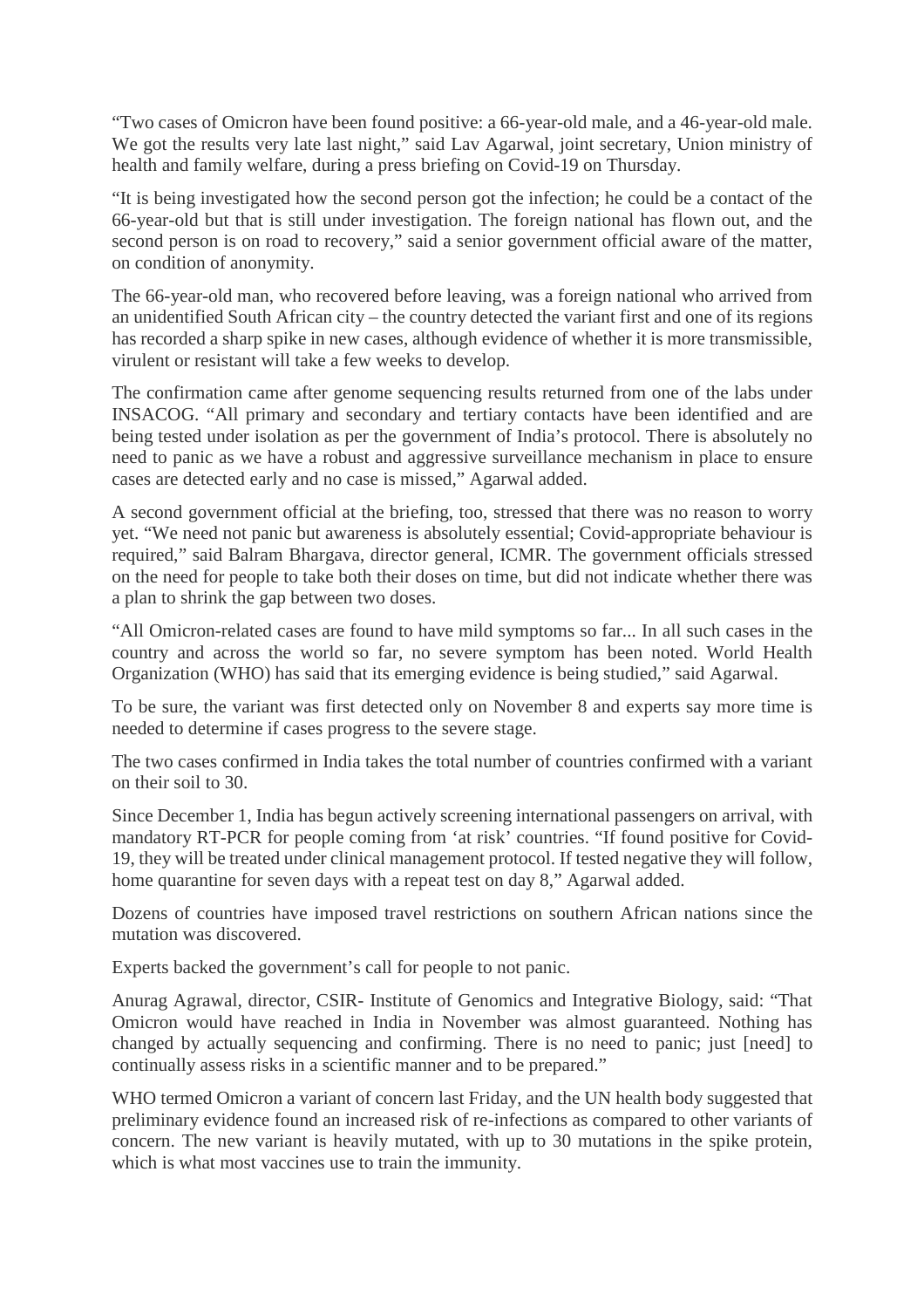India has added 11 regions, including all of Europe, to the list of "at risk" countries from where travellers would need to follow additional measures on arrival in the country, including postarrival testing for infection

"The detection of Omicron demonstrates that the screening systems are there and the systems are working well. As for the clinical implications or severity of the variant, it is still being studied, " said Vinod Paul, member (health), Niti Aayog.

# **Omicron variant**

# **What we know about Omicron variant so far (Hindustan Times: 202101203)**

#### **https://epaper.hindustantimes.com/Home/ArticleView**

The big questions -- whether the newest variant of concern (VOC) is more transmissible, more resistant to vaccine or past infection immunity, or more virulent – are likely to take some time to be answered. To determine these, experts will need to wait for adequate epidemiological and clinical data. At the least, cases need to be watched for three weeks, the time by when infections usually completely resolve or take a turn for the worse.

For now, there are only two approximate knowns with the Omicron variant: first, it is almost certainly out-competing the Delta variant; and second, evolutionarily, it has taken a much farther leap than variants typically have.

Late on Wednesday, the Network for Genomic Surveillance in South Africa (NGS-SA) released new details about their surveillance of Sars-Cov-2 variants, including findings specific to Omicron that they first sequenced in a sample collected on November 8.

Much still remains unknown about the variant of concern (VOC), but the new report strengthens one of the earliest assumptions: Omicron is likely displacing Delta, the VOC that led to India's devastating summer surge and is at present triggering hotspots of outbreak in much of Europe. From no sequences in October, Omicron accounted for 74% of the 249 genotyped samples by NGS-SA. In the same period, Delta prevalence plummeted from 83% to 22% of the samples.

The switch is almost identical to what happened in May and June, when the then prevalent variant, Beta, dropped from being found in 65% of the samples to 18% in a span of 30 days, while Delta accounted for 66%, after being found in 16% of samples in the month before.

Delta went on to displace Beta and trigger a new wave in South Africa, and it appears Omicron is on a similar course. Overall, South Africa's case numbers doubled daily for the last two days.

Beyond that, scientists are reluctant to draw any conclusions – and with good reason: There has to be more evidence.

That brings is to the second known: there are 45-52 changes in the variant's entire genome, with 26-32 in the Spike protein alone. In contrast, Delta has 15-17, and Alpha has 23 mutations.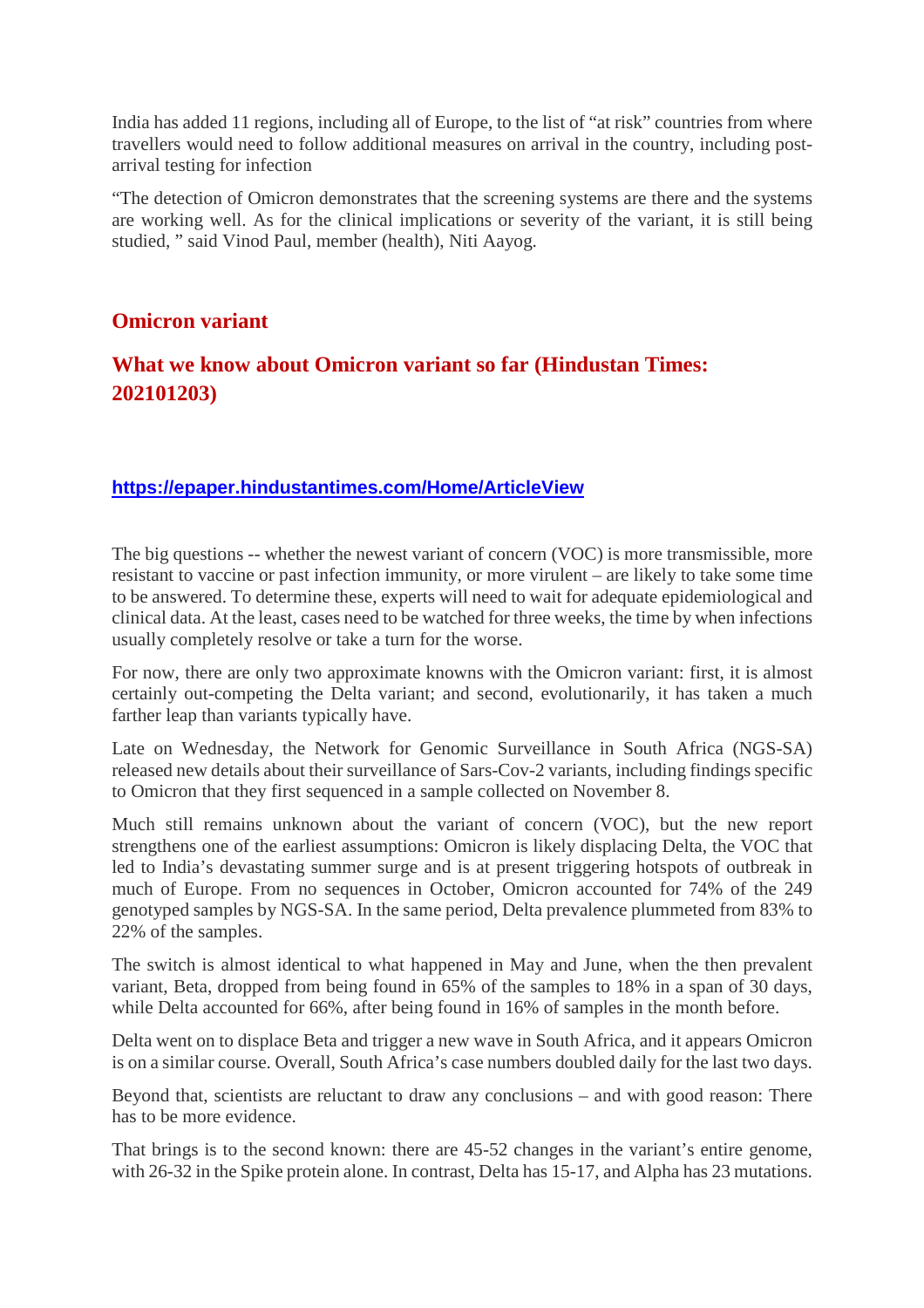They each have unique combinations, but they share the characteristic of being significantly more transmissible (as opposed to being significantly more resistant like the Beta variant).

The number of mutations, then, is unlike any seen before, and scientists note that there are many changes that have not been observed in any other variant at all – one of them being the fact that there are two mutations surrounding what is known as the furin-cleavage site, the portion of the pathogen that essentially activates the spike to cleave into two and infect a human cell.

Answering the top three questions is crucial for what Omicron means for the pandemic in the immediate term. But what the VOC says about the future of the pandemic needs a different answer: How did Omicron arise?

In a Twitter thread on Wednesday, immunologist and Scripps Research professor Kristian G Andersen said there could be three main possibilities: the variant was in undetected circulation, quietly picking up mutations over a long period; it developed in a person with a chronic infection; and it came from an animal. Each of these possibilities will mean something else for the pandemic.

#### **Was it in undetected circulation?**

Andersen says he believes it is unlikely, and other scientists have separately made similar remarks. Even in low resource regions such as Africa, experts believe such a fast-spreading variant would have shown up in surveillance in other countries sooner. But if it did circulate in a region, likely with low testing and vaccination coverage, it spotlights a risk vaccine equity activists have been flagging for long: the world is setting up a catastrophe if it does not fix the imbalance in supplies.

#### **Did it evolve during a chronic infection?**

Every time the virus replicates, it has some errors – or mutations. In a chronically infected person, this process is far long drawn than in regular cases; most people clear out the virus in 10-14 days. But when the pathogen is in a tug-of-war with the immunity, the copies that have the "fittest" mutations survive, likely being passed on to others. The Alpha variant, which has one of the largest numbers of mutations after Omicron, is believed to have formed in a chronically ill, immunocompromised person in the UK, who was also possibly exposed to convalescent plasma.

Experts have called on helping people with immune deficiencies secure antivirals and monoclonal antibody therapies.

#### **Did it arise via zoonosis?**

Andersen, in his opinion, identifies this as having a high likelihood. "I slightly favour reverse zoonosis for a few reasons... SARS-CoV-2 is a generalist virus and we have seen human>animal>human transmission happen in e.g, mink...

"Several of the mutations in Omicron have been observed in animals, including rodents," he wrote. Essentially, Andersen argues that the fact that some of mutations seen when the virus multiplied in animals are also in Omicron, which could be the proverbial smoking gun in the mystery of Omicron's origin.

If this is the case, the world will need to increase surveillance on animal-human transmission, and the threat of animal reservoirs could have distinct implications for future flare-ups.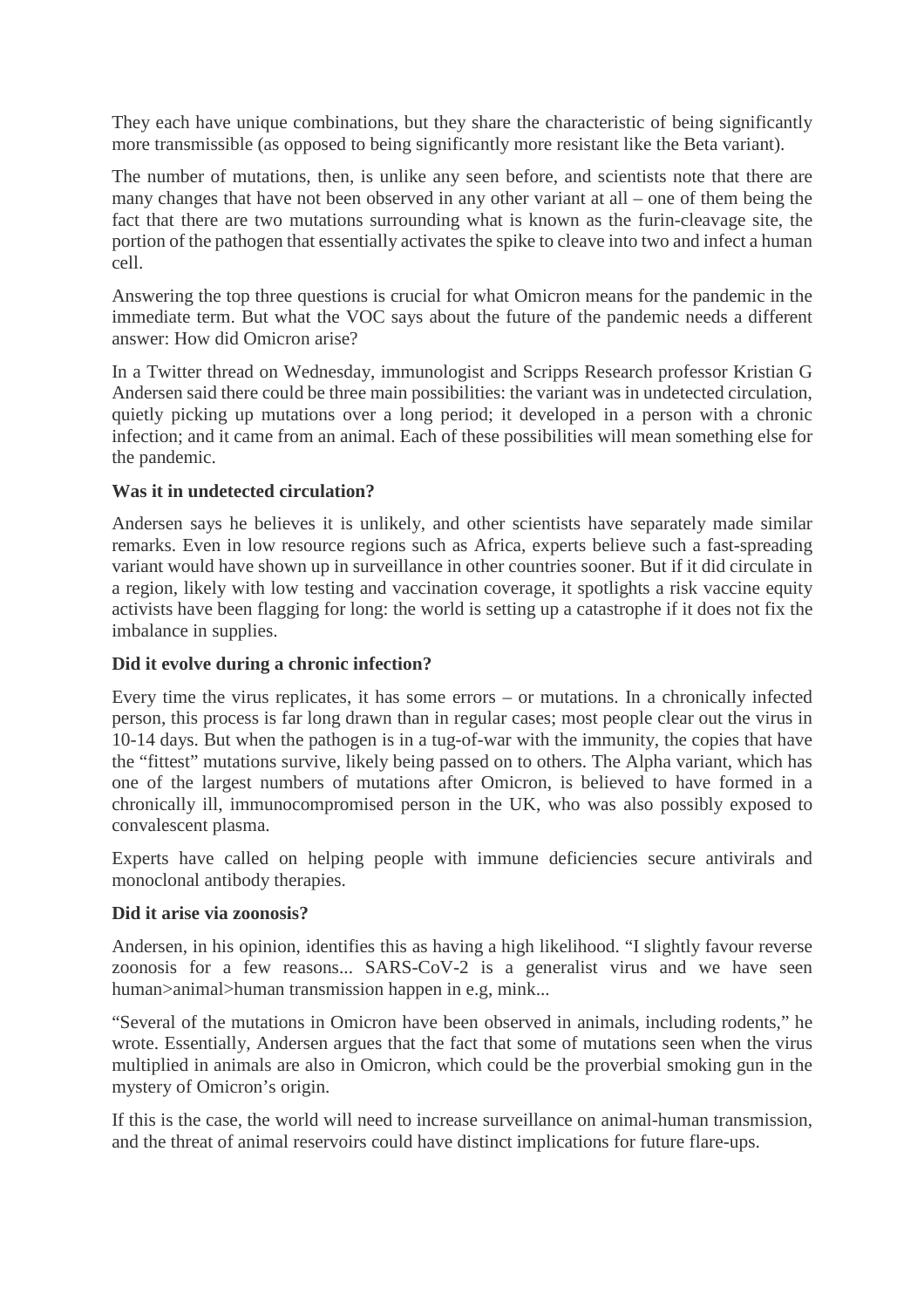#### Breast cancer

Can wearing an underwired bra cause breast cancer? Know what experts say (The Indian Express: 202101203)

https://indianexpress.com/article/lifestyle/health/underwired-bras-cause-cancer-expertsdoctors-advice-7652541/

Another common worry includes the impact of wearing a bra at night.

BSE or Breast Self-Exam. Guidelines to check for breast cancer.

Read on to know more about how safe (or not) underwired bras are. (Source: Getty/ Thinkstock images)

Love them or hate them, bras are an integral part of a woman's wardrobe. But, despite being a common piece of clothing, there are many myths that surround bras.

The most common ones being that wearing a bra at night, and wearing an underwire bra causes cancer. Is it so?

Dr Tanaya, who describes herself as a 'millennial doctor' on Instagram, shared an informative post that dismissed underwired bras as cancer causing agents. Check out the post here:

"You can wear an underwired bra if you like, it will not give you breast cancer. Wearing a bra, wearing a bra at night, or underwired bras are not associated with breast cancer," she said.

# **Cardiac angiosarcoma**

# **What is cardiac angiosarcoma? (The Indian Express: 202101203)**

https://indianexpress.com/article/lifestyle/health/what-is-cardiac-angiosarcoma-7652250/

Cardiac angiosarcoma is a rare form of cancer that causes cells inside the blood vessels of the heart to multiply and form tumors

Mr. Abloh was diagnosed with the rare cancer in 2019 and underwent a number of treatments before he died. (Source: Reuters)

By Melina Wenner Moyer

On Nov. 28, Virgil Abloh, a noted designer and artistic director of men's fashion at Louis Vuitton, died at 41 in Chicago after a two-year battle with cardiac angiosarcoma. According to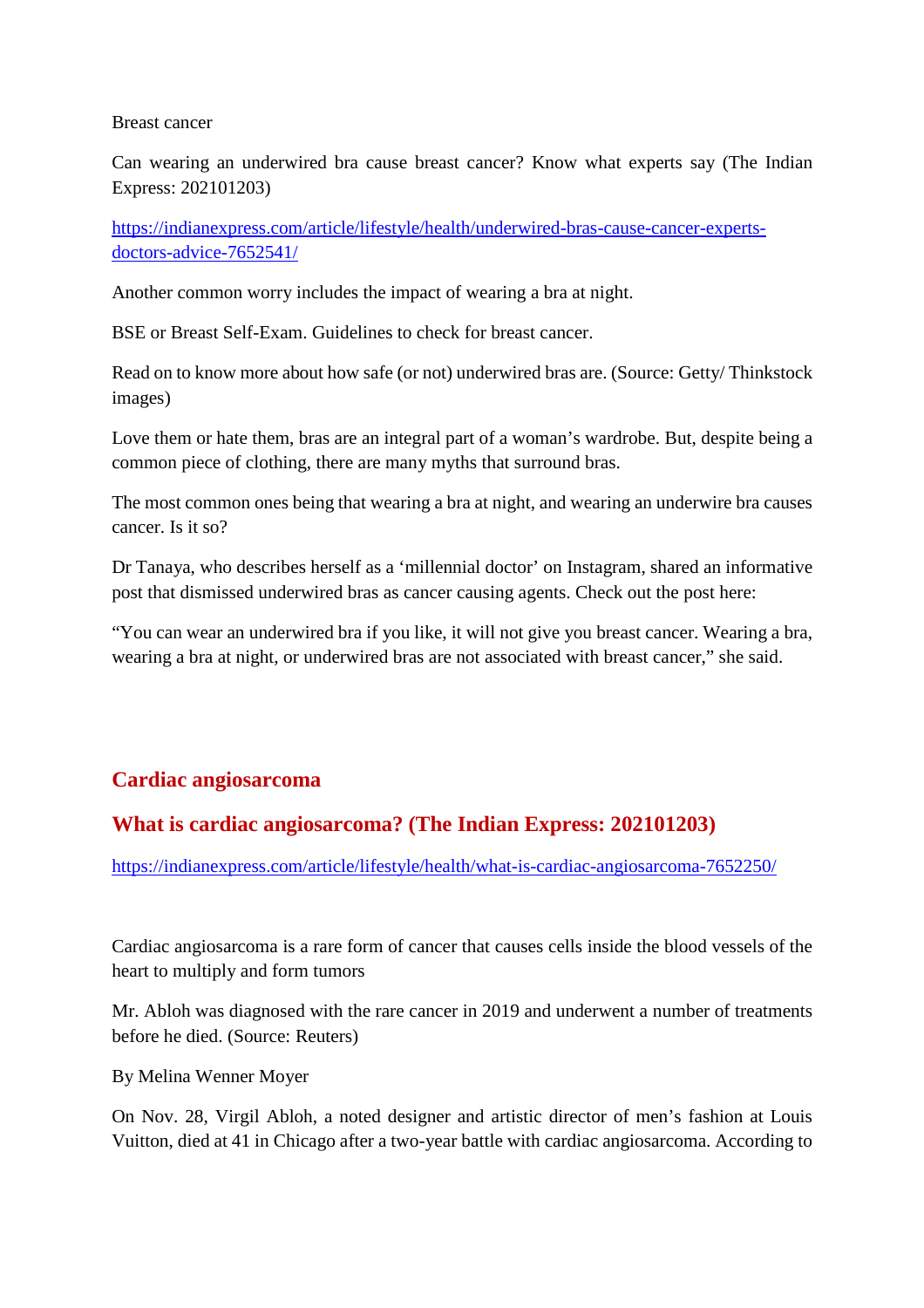a statement released on his Instagram account, Mr. Abloh was diagnosed with the rare cancer in 2019 and underwent a number of treatments before he died.

#### WHAT IS CARDIAC ANGIOSARCOMA?

First described by doctors in 1934, cardiac angiosarcoma is a rare form of cancer that causes cells inside the blood vessels of the heart to multiply and form tumors. The cancerous cells are often found in blood vessels lining the musculature of the wall of the heart, said Dr. Robert Maki, a medical oncologist and the clinical director of the Sarcoma Program at Penn Medicine in Philadelphia.

These cancers are part of a larger family of cancers called sarcomas, which affect the connective tissues that support and surround other parts of the body, including muscle, fat and blood vessels. Angiosarcomas are a kind of sarcoma that specifically afflict cells that line blood vessels, and cardiac angiosarcomas are angiosarcomas that occur within or around the heart.

Cardiac angiosarcomas that begin in the heart are known as primary cardiac angiosarcomas, whereas cancers that form elsewhere and then spread to the heart are secondary cardiac angiosarcomas. It's unclear which kind Mr. Abloh had, but it's likely it was primary, said Dr. Sumeet Mitter, a cardiologist at The Mount Sinai Hospital in Manhattan, because if the tumor had originated elsewhere it would probably be described differently.

Angiosarcomas are aggressive and can also spread, or metastasize, to other parts of the body, including the lungs, liver and bone marrow, Dr. Maki said.

#### HOW COMMON ARE CARDIAC ANGIOSARCOMAS?

Cardiac angiosarcomas are extremely rare. Of the 17,000 or fewer people in the United States who are diagnosed with sarcomas each year, up to 700 are diagnosed with angiosarcomas, and then only 30 to 40 of those have cardiac angiosarcomas, Dr. Maki said.

Angiosarcomas are more common in dogs, especially retrievers, Dr. Maki added, where they often afflict the spleen.

#### WHAT ARE THE SYMPTOMS?

Cardiac angiosarcomas can be difficult to identify because people often do not have symptoms, or they have only vague symptoms like shortness of breath or fatigue during physical exertion, said Dr. Ankit Mangla, a medical oncologist at the Case Comprehensive Cancer Center in Cleveland. These symptoms typically arise because the tumors make it harder for blood to flow through the chambers of the heart.

But while many people experience shortness of breath and fatigue, only a very small portion of people with these symptoms have cardiac angiosarcoma. Typically, people have other heart problems instead — the heart muscle itself might be weak, or it may be too muscular and stiff, Dr. Maki said.

#### HOW ARE CARDIAC ANGIOSARCOMAS DIAGNOSED?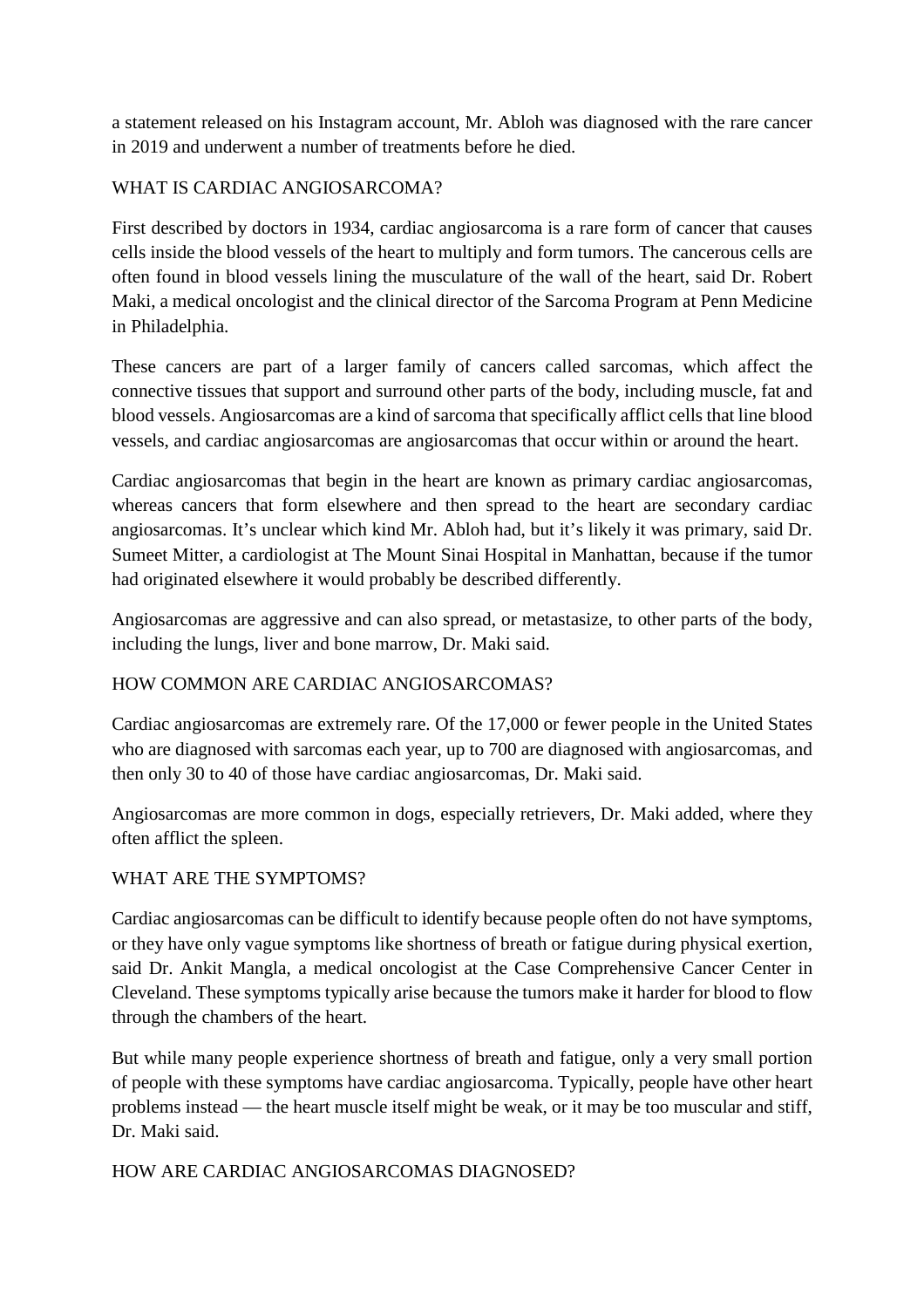Diagnosing these rare cancers can be difficult, because the tumors cannot always be seen using common imaging techniques such as CT scans, which are often administered to patients in emergency rooms who complain of shortness of breath, Dr. Mangla said.

During a physical exam, a doctor might, however, be able to hear the sounds of blood rushing around the tumor. They might then conduct an ultrasound of the heart to visualize and identify a tumor, and then follow up with other kinds of imaging, including M.R.I., PET scan or threedimensional echocardiography.

### HOW DO DOCTORS TREAT CARDIAC ANGIOSARCOMA?

It depends on the patient, but treatment might include surgery to try to remove the heart tumor, or a heart transplant. But sometimes — even in transplant patients — the tumor can reappear.

Generally, if the cancer has not yet spread, it won't be treated with chemotherapy or radiation. "It's very rare for us to be able to treat just the heart itself with something like chemotherapy, and you also don't want to necessarily radiate the heart either, because that will damage it," Dr. Maki said.

If the cancer has spread, though, a patient might undergo chemotherapy, radiation or treatment with other cancer-fighting drugs that can kill the spreading cancer.

It is unclear whether Mr. Abloh's cancer had spread, but if he had it for two years, that is certainly possible, Dr. Maki said.

#### WHAT IS THE PROGNOSIS?

Because cardiac angiosarcomas can damage the heart, which is a vital organ, and because they are aggressive and often spread, these cancers are often fatal.

Some research suggests that if people do not undergo surgery, or their surgery does not remove all of the cancer, they typically survive for up to nine months, Dr. Mangla said. With surgery and other treatments, patients may live for 12 to 30 months.

Because so few people are diagnosed with this kind of cancer, we don't know much about specific risk factors, Dr. Maki said.

However, people are more likely to be diagnosed with angiosarcomas in general if they have undergone radiation therapy or have been exposed to high levels of vinyl chloride (a chemical used to make P.V.C.); arsenic; or thorium dioxide, a chemical people can be exposed to in drinking water if they live near sites that mine for the radioactive metal thorium or use it in manufacturing.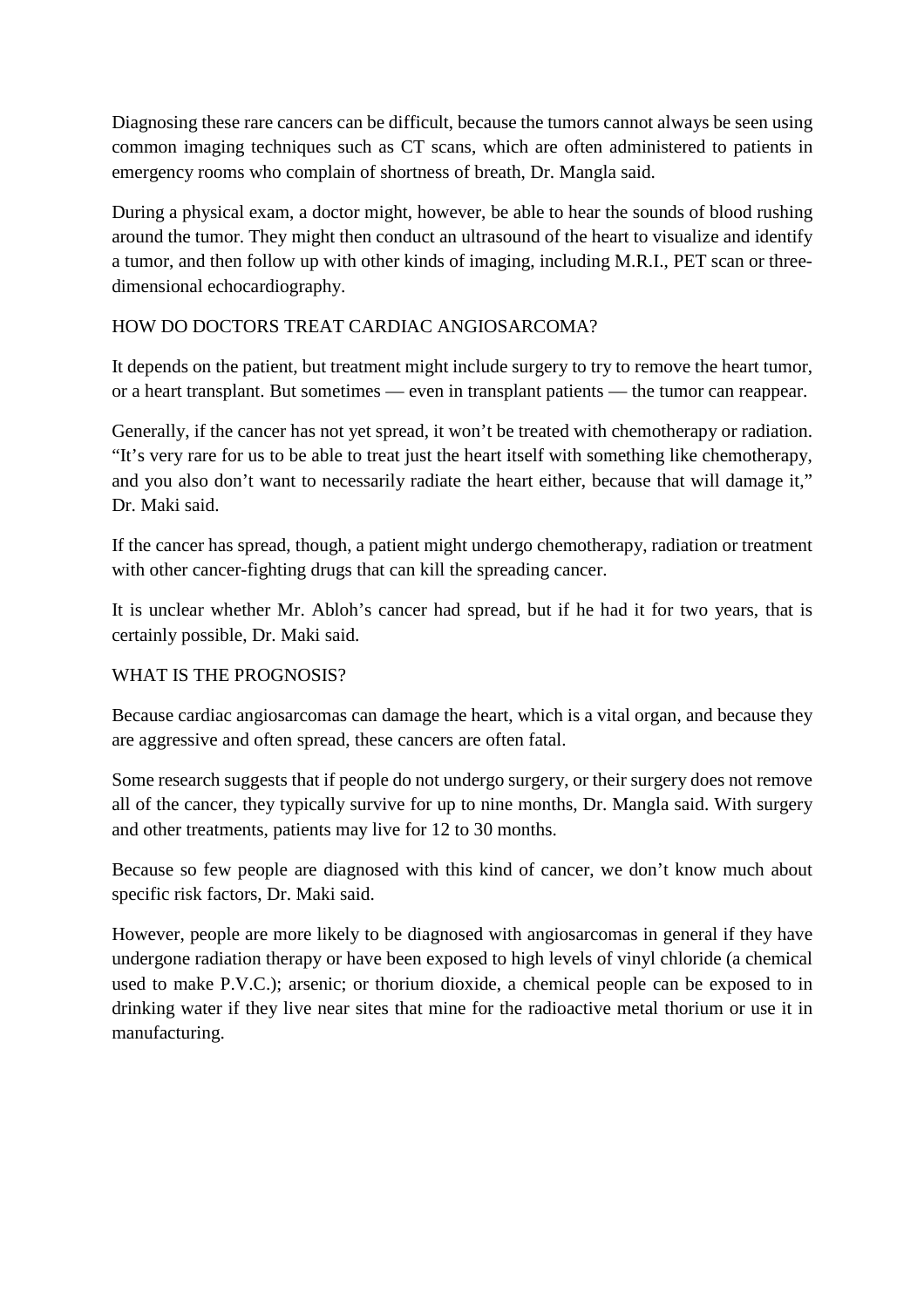# **Mental health**

# **Young people and mental health: What we can be done to enhance wellbeing (The Indian Express: 202101203)**

https://indianexpress.com/article/lifestyle/health/young-people-mental-health-stress-anxietytreatment-7624881/

Health services need to be empathetic to young people with health service providers trained in communicating effectively

mental health caregivers, therapists mental health, therapist burnout, pandemic second wave, therapists and their mental health, indianexpress.com, indianexpress,

\*Most young people, experiencing an emotional or behavioral problem, face stigma and discrimination from their family, and peers. (Source: Getty Images/Thinkstock)

Many children and young people experience anxiety about school or periods of sadness when a friendship or relationship comes to an end, among various other emotional distress. Most of these episodes, however, are transient in nature. But when symptoms persist, it may be time to seek professional assistance.

Most young people are healthy, physically and emotionally, yet one in every four to five young people in the general population meets the criteria for a mental disorder. Mental health and wellbeing lie on a continuum, and good mental health, includes wellbeing at the psychological, emotional, and social levels.

Good mental health is determined by the ability to

\*Successfully navigate complex situations of one's life.

\*Develop fulfilling relationships.

\*Adapt to change.

\*Realise one's potential to the extent possible.

\*Develop skills that helps an individual navigate the different roles and environs of one's life.

emotions

Mental health and wellbeing lie on a continuum, and good mental health, includes wellbeing at the psychological, emotional and social level (Source: Getty Images/Thinkstock)

Factors that put us at risk for mental ill-health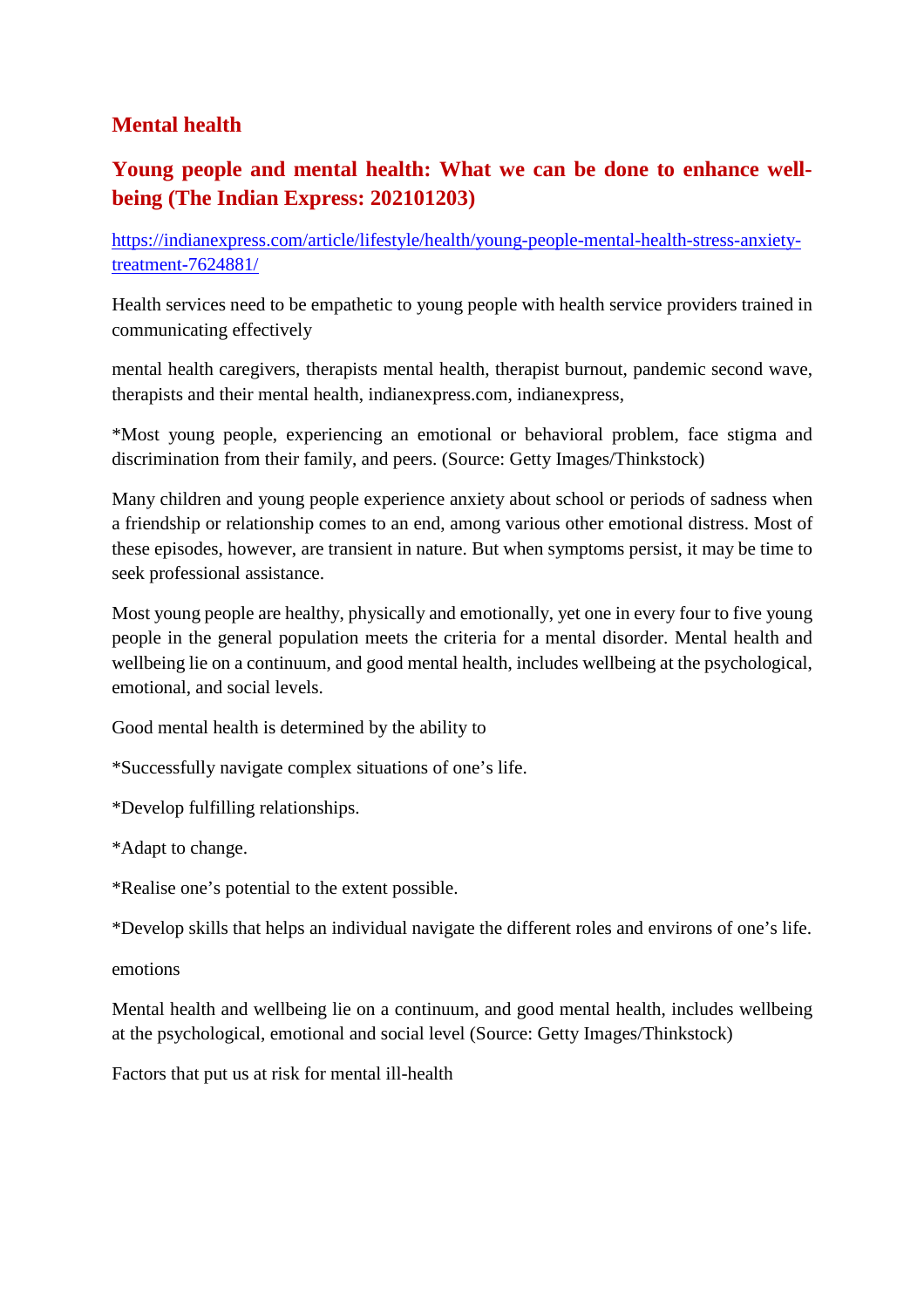A risk factor can be defined as a characteristic at the biological, psychological, family, community, or cultural level that precedes and is associated with a higher likelihood of mental ill-health. Some examples of risk factors include:

Individual

Difficult temperament: inflexibility, low positive mood, withdrawal, poor concentration.

Low self-esteem and perceived incompetence.

Poor social skills: communication and problem-solving skills.

Emotional problems in childhood.

Early substance use.

ALSO READ |Easy and effective ways to take care of your mental and emotional health

Family

Parent-child conflict.

Parental depression or a severe mental illness.

Negative family environment (may include substance abuse in parents).

Child abuse/maltreatment.

Family/marital conflict.

Divorce.

ALSO READ |What is the difference between stress and anxiety?

Social- school neighbourhood and community

Peer rejection- loss of close relationships or friends.

Stressful life events.

Poor academic achievement.

Community-level stressful or traumatic events- experiences of conflict, stigma or marginalisation.

School-level stressful or traumatic events including violence.

Poor academic performance.

Association with deviant peers.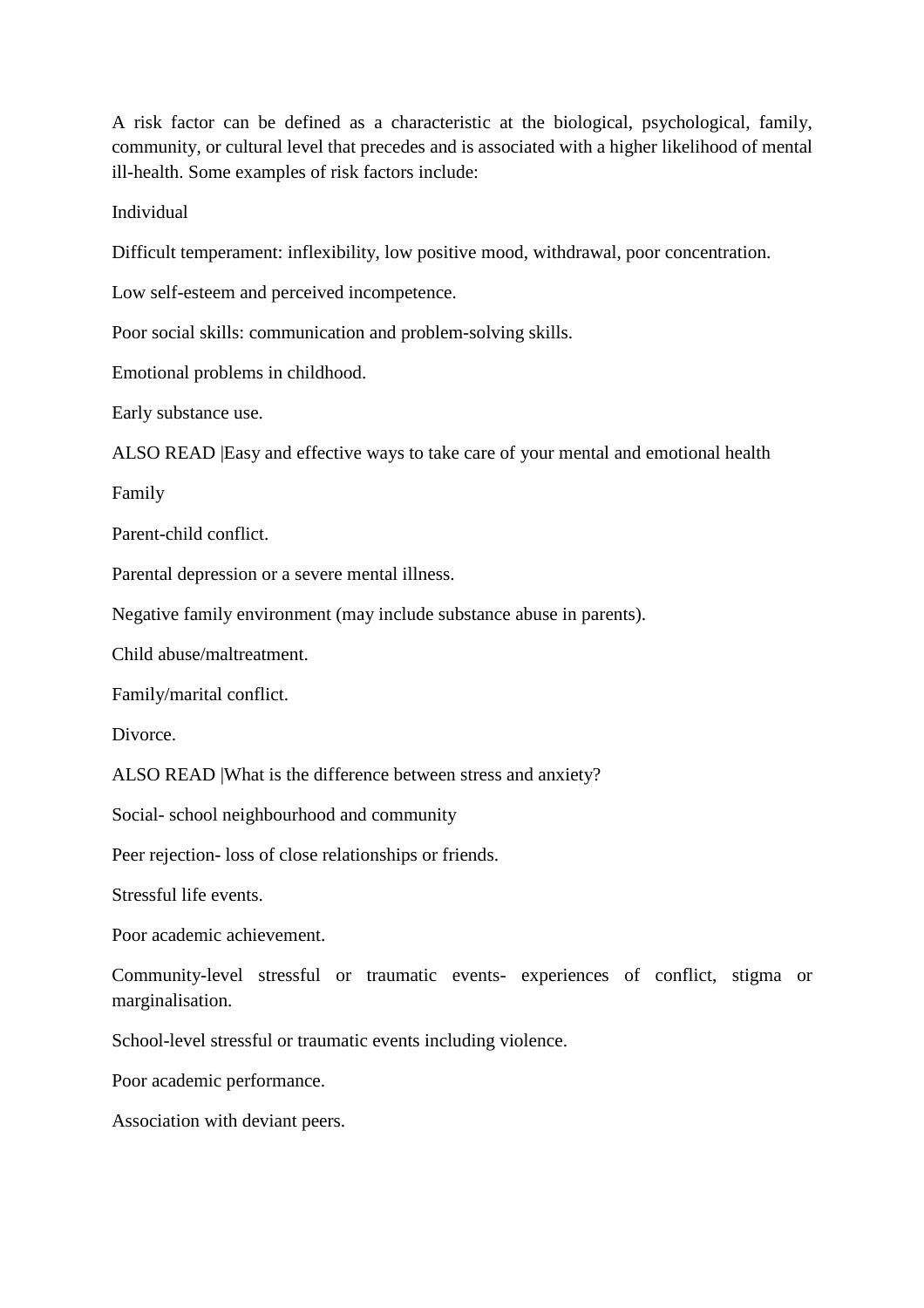taking care of stress and anxeity, the 4D technique, how to manage stress, parenting, indian express, indian express news

Advertisement

Are you feeling exhausted? (Source: Getty/Thinkstock)

Factors that protect us from mental ill-health

A protective factor can be defined as a characteristic at the biological, psychological, family, or social (including peers and culture) level that is associated with a lower likelihood of mental ill-health or that reduces the negative impact of a risk factor on mental health and wellbeing. Some examples of protective factors are:

Individual

Positive physical development

Academic achievement/intellectual development

High self-esteem

Emotional self-regulation

Good coping skills and problem-solving skills

Engagement and connections in two or more of the following contexts: school, with peers, in athletics, employment, religion, culture

Family

Family provides structure, limits, rules, oversight, and predictability

Supportive relationships with family members and a cordial home environment

Clear expectations for behaviour and values

Social- school neighbourhood and community

Presence of mentors and support for development of skills and interests

Opportunities for engagement within school and community

Positive norms

Clear expectations for behaviour

Physical and psychological safety

What can be done to support them?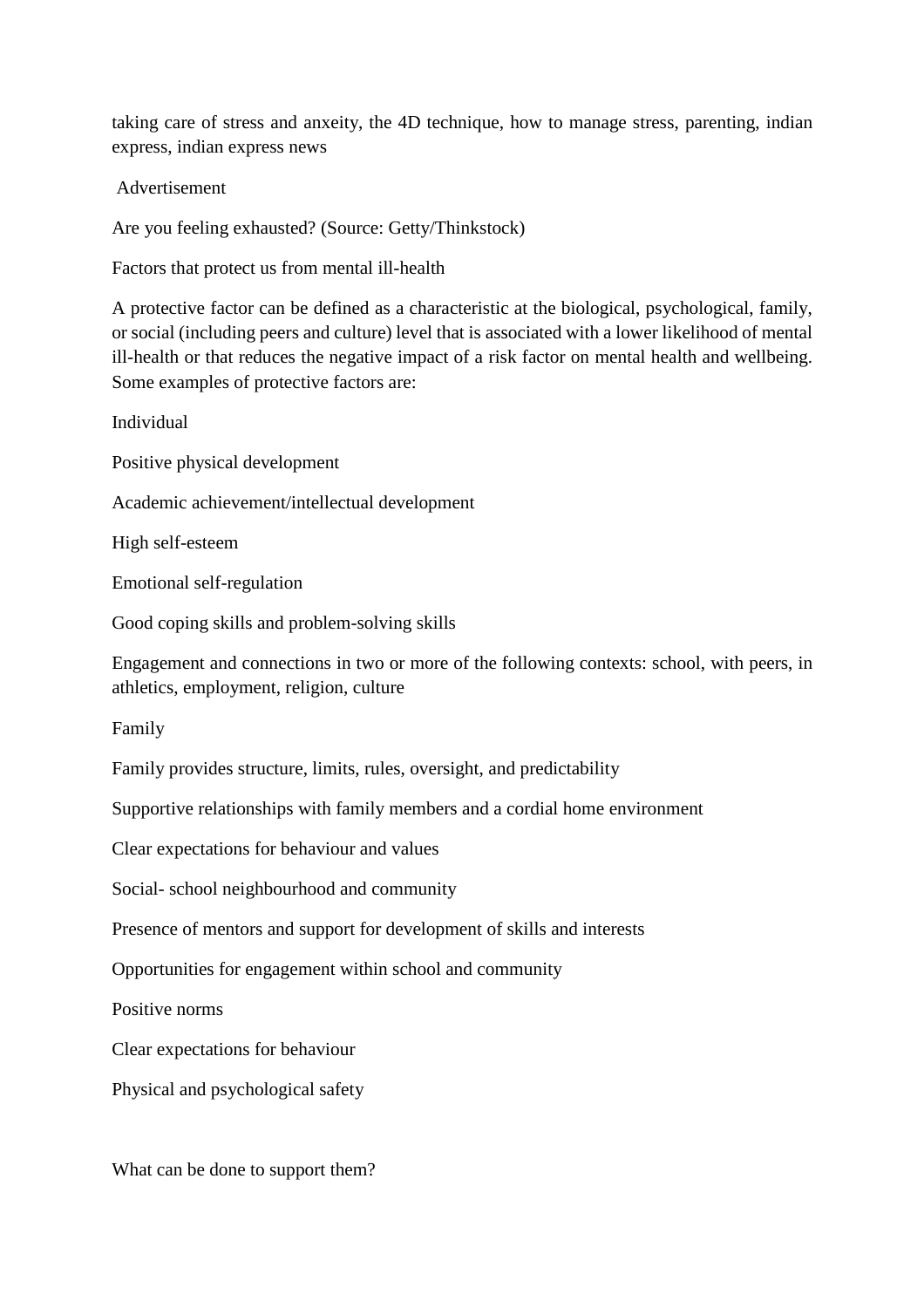Recognise the early warning signs of distress and seek help from family, school authorities or health care services. Early warning signs can include:

\*A marked fall in school performance

\*Poor grades in school despite trying very hard

\*Marked changes in sleeping and eating habits

\*Frequent physical complaints

\*Marked difficulty in concentrating at school or home

\*Severe mood swings

\*Sexual acting out

\*Most young people experiencing an emotional or behavioral problem face stigma and discrimination from their family, peers and school staff expressed in the form of fear, dislike, avoidance, underestimation of their abilities, pity and gossip.

ALSO READ |This two minute breathing exercise will help 'reset and re-energise your mind'

Some things that can be done to support young people dealing with mental ill-health

\*Educating the young person on mental health, illness, and wellness along with those in their environment

\*Avoiding the use of negative labels

\*Promoting non-discrimination and ensuring participation and inclusion at home, in the social environment and at work or school

\*Friends form an important support system and having a supportive friend circle can make a big difference to the young person

\*Mental health promotion encompasses a broad spectrum and can include the following:

–Early childhood interventions

–Programs aimed at building skills in children and young people

–Reduction of violence

–Community development programs

–Programs targeted at vulnerable groups such as migrants and minority communities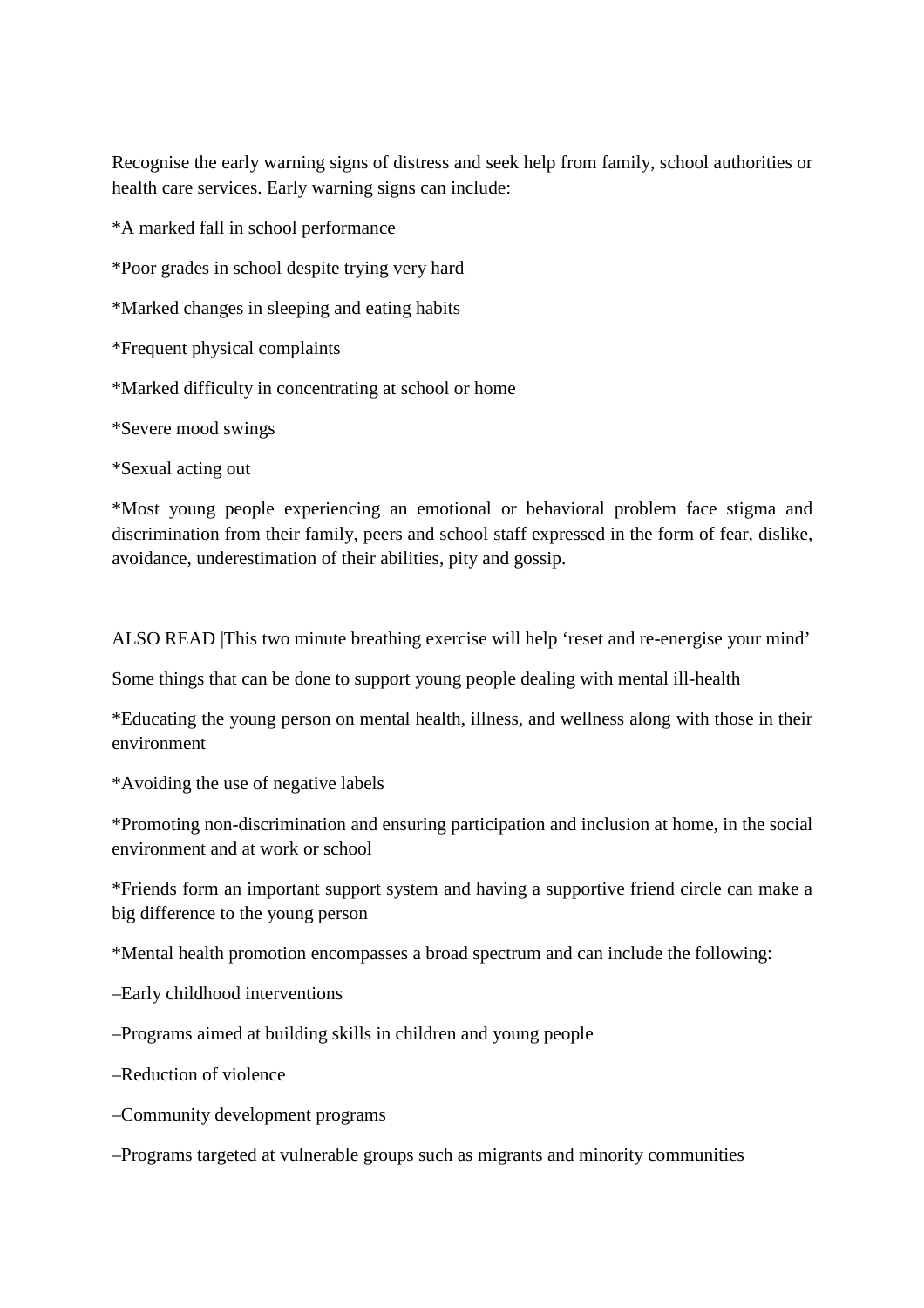\*Schools are a natural setting in which systematic action can be taken to promote mental health and wellbeing. Some important activities could include:

–Develop evidence-based programmes to provide positive school climate and promote student skills in dealing with bullying and conflicts, solving problems and developing healthy peer relationships

–Train school teachers and peers in the recognition of early warning signs of distress

–Develop a mechanism and referral system to provide care for young people experiencing high levels of distress or a mental disorder

–Mental health treatment and support is a crucial aspect for a young person experiencing mental ill-health. Health services need to be empathetic to young people with health service providers trained in communicating effectively with young people.

# **Omicron Virus (The Asian Age: 202101203)**

http://onlineepaper.asianage.com/articledetailpage.aspx?id=16007757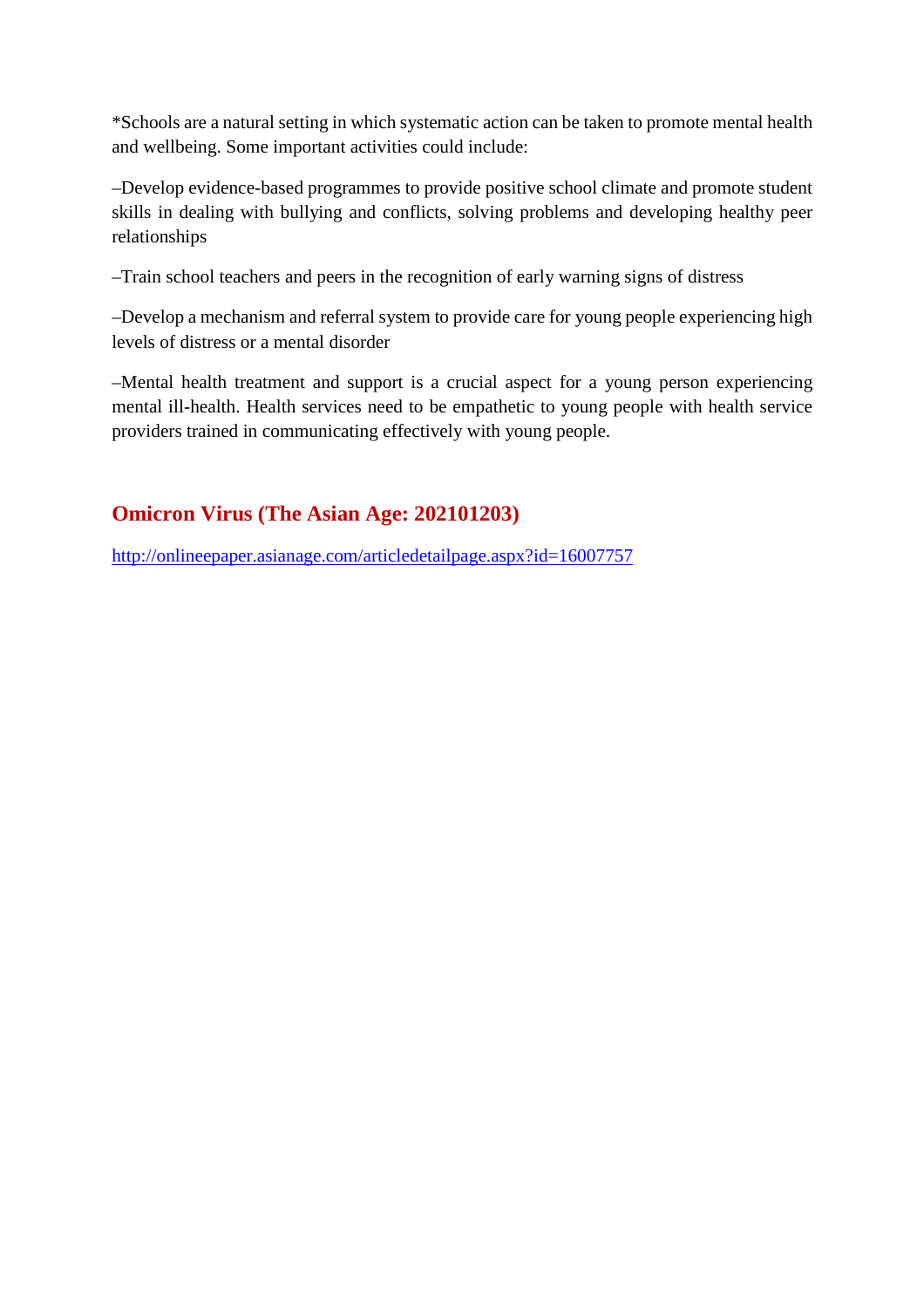# 2 cases of Omicron found in India, both in Karnataka

Both patients are men; one is a doc, the other is from South Africa

#### **SANJAY KAW** with agency inputs NEW DELHI, DEC. 2

India recorded its first two cases of the highly infectious Omicron Covid-19<br>variant on Thursday, variant on Thursday,<br>months after the brutal second wave of the virus killed more than 200,000 people in the country. The two cases, detected in<br>Karnataka, have made India the 30th country in the world to report the Omicron strain that has triggered global alarm.

Both the patients detected with Omicron are men aged 46 and 66. While the 46-year-old is a doctor, the other is from South Africa who arrived in the country on November 20 and left for Dubai on a flight

seven days later.<br>Five persons who had<br>directly or indirectly come into contact with the doctor have also tested positive for Covid-19. All the

# **4 intl travellers** test +ve at IGI **Airport in Delhi** New Delhi: New Delhi: In

Delhi, four travellers from 'at-risk" countries tested positive for Covid-19 on arrival at the IGI Airport on Thursday. Three arrived on an Air France flight, one was on a flight from London. Their samples have been sent to the National Centre for Disease Control for sequencing to genome ascertain if they have the new variant, Omicron, which has been classified as a "variant of concern" by the WHO. **PAGE 2** 

six, including the doctor, have been isolated and are being treated in a government hospital.

According to the Bruhat Bengaluru Mahanagara Contact tracing of both patients has been done; 6 have tested positive

Palike, Bengaluru's municipal corporation, the foreigner had arrived from South Africa with a negative Covid-19 test<br>report on November 20 at the city's international<br>airport. He had been vaccinated with both doses of a Coronavirus vaccine. Upon his arrival, he checked into a hotel and the results of a Covid-19 test were found to be positive. When a government doctor visited him at the hospital, he was found to be asymptomatic and advised to self-isolate at the hotel. Being a traveller from one of the nations<br>designated "at-risk" given the Omicron breakout, his samples were collected again and sent for genome sequencing on November 22

All 24 people who came in contact with him were tested and found to be negative for Covid-19. The Turn to Page 4

#### **Govt guidelines for** passengers arriving in India

RT-PCR test for all coming from 'at-risk' countries

Random test of 5% passengers arriving from other countries Passengers have to wait for the test results before leaving the airport or taking a connecting flight

Those who test positive will be isolated and treated as per clinical management protocol

The ones who test negative will have to undergo home isolation for 7 days, followed by repeat testing on 8th day of arrival in India and do self-monitoring for 7-days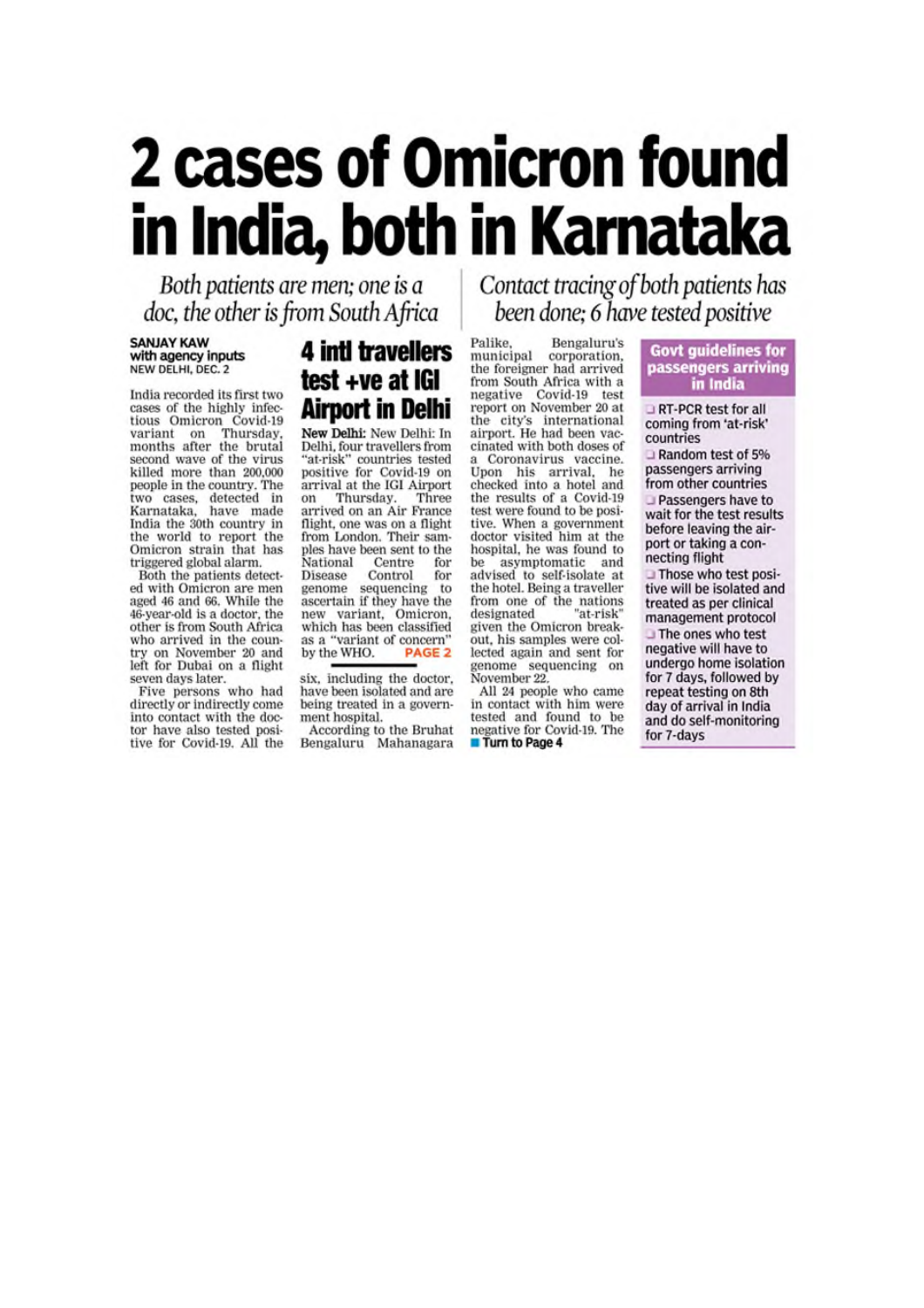# **Air Pollution (The Asian Age: 202101203)**

http://onlineepaper.asianage.com/articledetailpage.aspx?id=16007755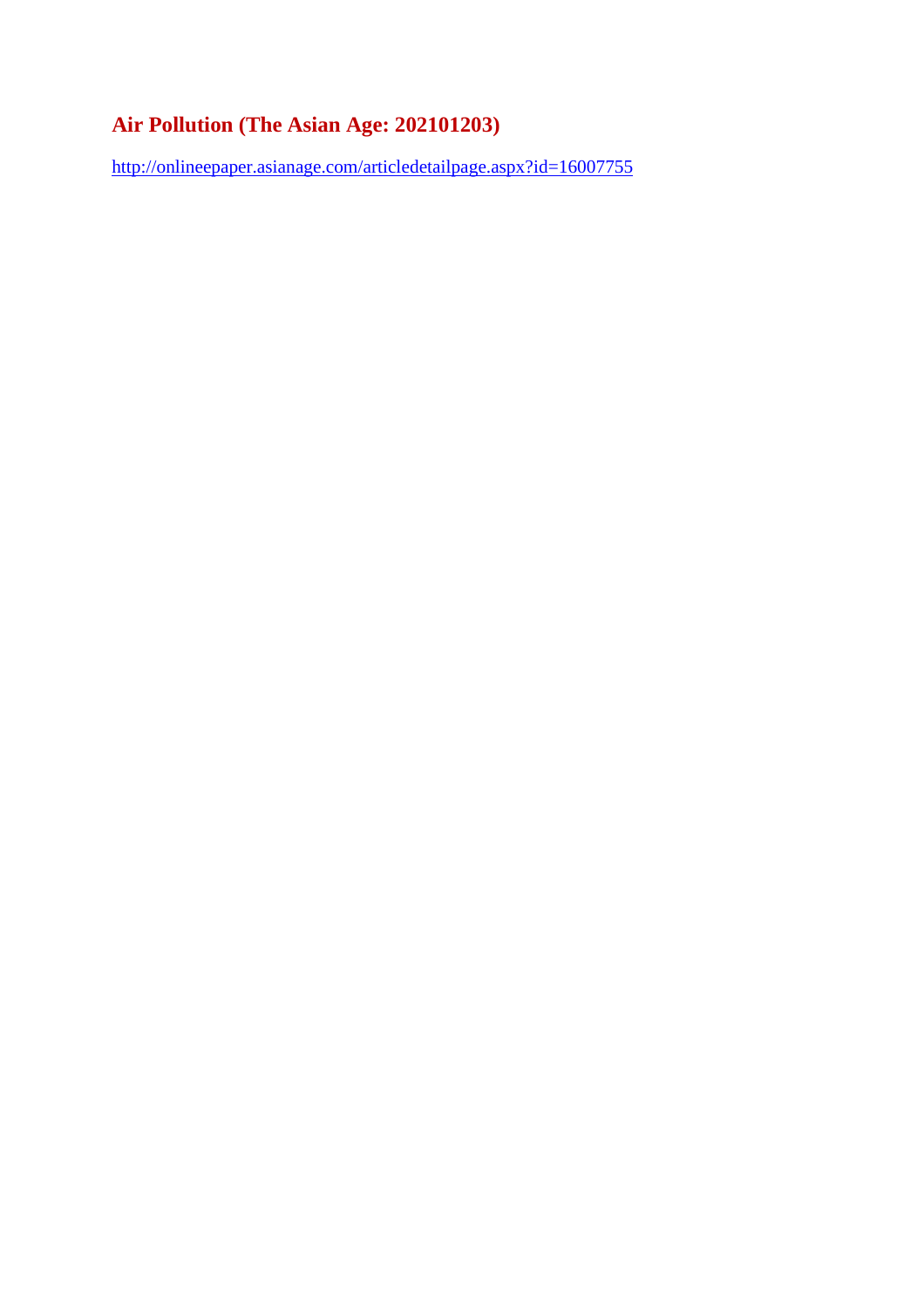■ Ultimatum to Centre: 'We can't infuse babu creativity'

# Take 'extraordinary steps' to tackle Delhi air pollution: SC

**PARMOD KUMAR** NEW DELHI, DEC. 2

In an ultimatum of a sort. the Supreme Court on Thursday gave the Centre 24 hours to take "extraordinary steps" to control hazardous levels of air pollution touching 500 AQI in the national capital, otherwise it will pass orders on setting up a task force to monitor the implantation of the steps to bring down toxic air pollution, observing that it "can't infuse creativity in the bureaucracy".

"We expect some serious steps to bring down pollution, otherwise we will act", the court said, telling solicitor-general Tushar Mehta that the court will assemble at 10 am, half an hour before its scheduled time, and he will have 30 minutes to address the court on the steps being taken to effectively reduce<br>air pollution. The court said it was serious about both industrial and vehicular pollution, apart from construction activities.

Referring to the hearing on Delhi air pollution on November 13, 2021, when<br>the AQI was nearly 600, and Thursday, when the AQI is 500, Chief Justice N.V. Ramana, heading a special bench that included Justices D.Y. Chandrachud and Surya Kant, said: "You have to do something extraordinary. It (the way things are going) will not work. We can't infuse creativity in the bureaucracy.

In a poser to the solicitor-general, appearing for the Centre, CJI Ramana said: "As a layman I am asking that on the first hearing of the matter there was X AQI level of pollution, then all stateWe expect some serious steps to bring down pollution, otherwise we will act. You have to do something extraordinary. It (the way things are going) will not work. We can't infuse creativity in the bureaucracy.



ments were made. If so much effort has been made, then how is the pollution still rising further? Why is it not going down? Stubble burning has also come down.'

Noting that despite every step taken to reduce pollution, nothing was court, happening, the pointing to the mammoth composition of the for Commission Air Quality Management in the National Capital

Region and Adjoining<br>Areas, said: "You are unable to contribute to reduce air pollution.

The court said the commission must close down all units operating in breach of its restrictions. Emphasising on the promptitude with which steps were required to be taken to deal with the situation and reduce air pollution, the Chief Justice said: "In an emergency situation, you have to work in emergent ways, suppose temperature is rising in a fever, what can be done to bring it down"; and "in an emergency situation, you have to be very creative"

Referring to the Centre's resistance to the top court **Turn to Page 4** 

# All schools in Delhi closed, board exams will continue

#### **AGE CORRESPONDENT** NEW DELHI, DEC. 2

As pollution levels in the national capital turned severe again, the Delhi government on Thursday announced the closure of all schools in the city till further orders. However, board exams will continue as scheduled and teaching-learning activities will be conducted online, it said.

decision The came hours after the Supreme Court pulled up the Delhi government for resuming physical classes in despite schools an increase in the air pollution levels in the city.

"We had reopened the schools considering the forecast that air quality would improve. However, the air pollulevels tion have increased again and we have decided to shut the schools from Friday till further orders," Delhi minister environment Gopal Rai said.

After being shut since<br>November 13, physical classes in schools, colleges and other educational institutions had resumed from Monday.

Citing the challenges due to the new Covid variant. Mr Rai said the situation wasn't conducive for running Metro trains and buses at full seating capacity.

More on Page 2

٠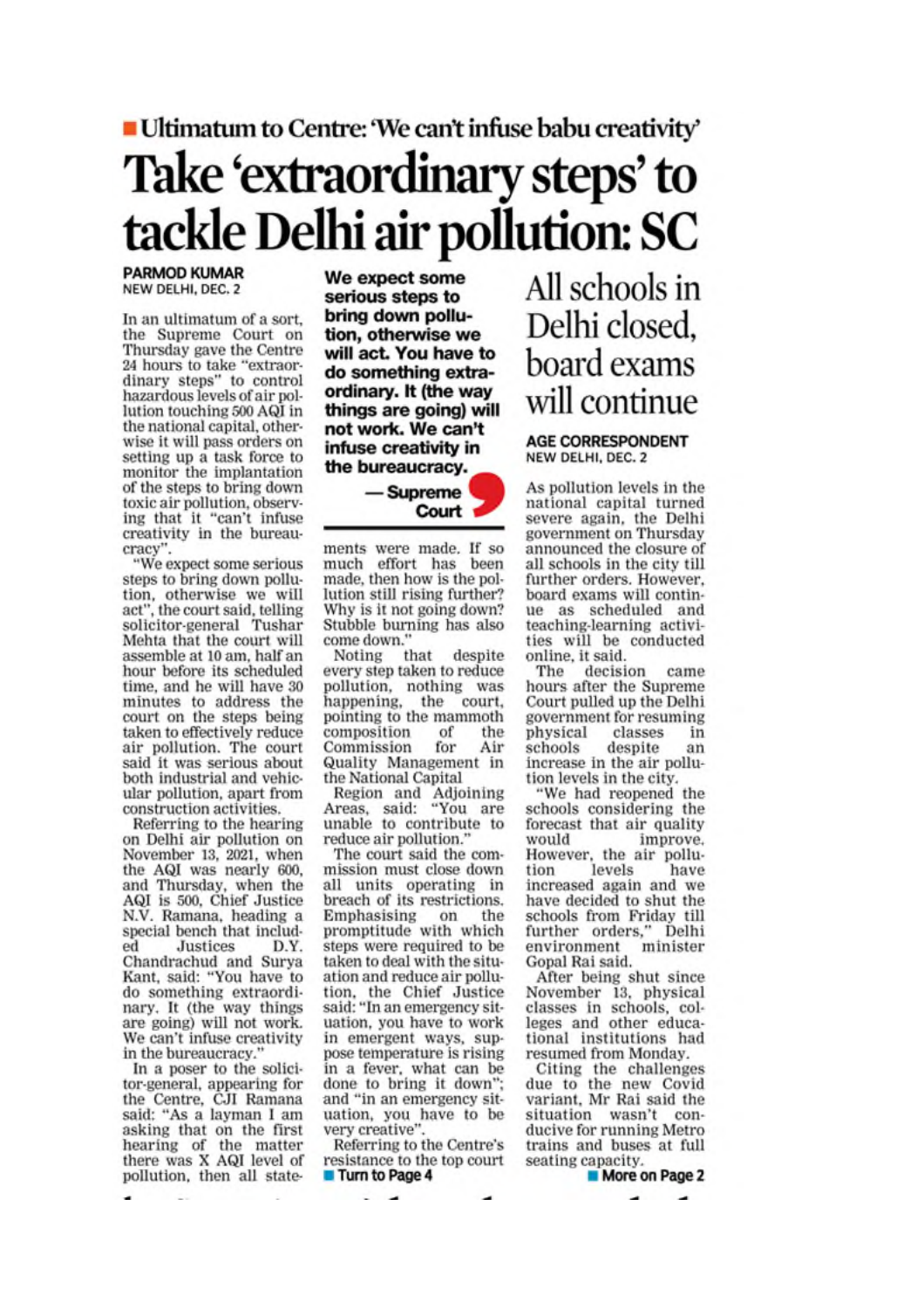# **Vaccine (The Asian Age: 202101203)**

http://onlineepaper.asianage.com/articledetailpage.aspx?id=16006719

Zahid Hussain

The inequality of vaccine access: One reason for rise of Omicron

# **Limited gains: On Omicron risk (The Hindu: 202101203)**

https://www.thehindu.com/opinion/editorial/limited-gains-the-hindu-editorial-on-omicronrisk/article37813370.ece

Increased vaccination, COVID-appropriate behaviour can cut the Omicron risk

If China was severely criticised for keeping the SARS-CoV-2 outbreak that began in November 2019 shrouded in secrecy and for sharing the genetic sequence on a public database only on January 12, 2020, countries that are transparent and quick in sharing vital information are not rewarded but are punished. After the first infection by a new variant — it has 32 mutations in the spike protein alone — was confirmed from a specimen collected on November 9, Botswana and South Africa diligently posted its genetic sequence on the public database, on November 23. Instead, the travel bans now imposed on South Africa and a few other African countries are not only incongruous but can actually be counterproductive. Such rash decisions disincentivise countries from promptly reporting and sharing vital data with huge public health implications, particularly during the pandemic. The demonstration by Botswana and South Africa of their capability to quickly detect new variants through superior surveillance via genomic sequencing needs to be rewarded through enhanced vaccine access to protect Africa and cut the risk of new variants. On November 30, the Netherlands reported that samples collected on November 19 and 23, before South Africa announced its findings and the travel bans went into effect, were of the Omicron variant. While it is unclear whether these people had also visited southern Africa, 14 of the 61 passengers returning from South Africa on November 26 and who tested positive for Omicron showed different strains. This suggests that the people were 'very probably infected independently... from different sources and in different locations'.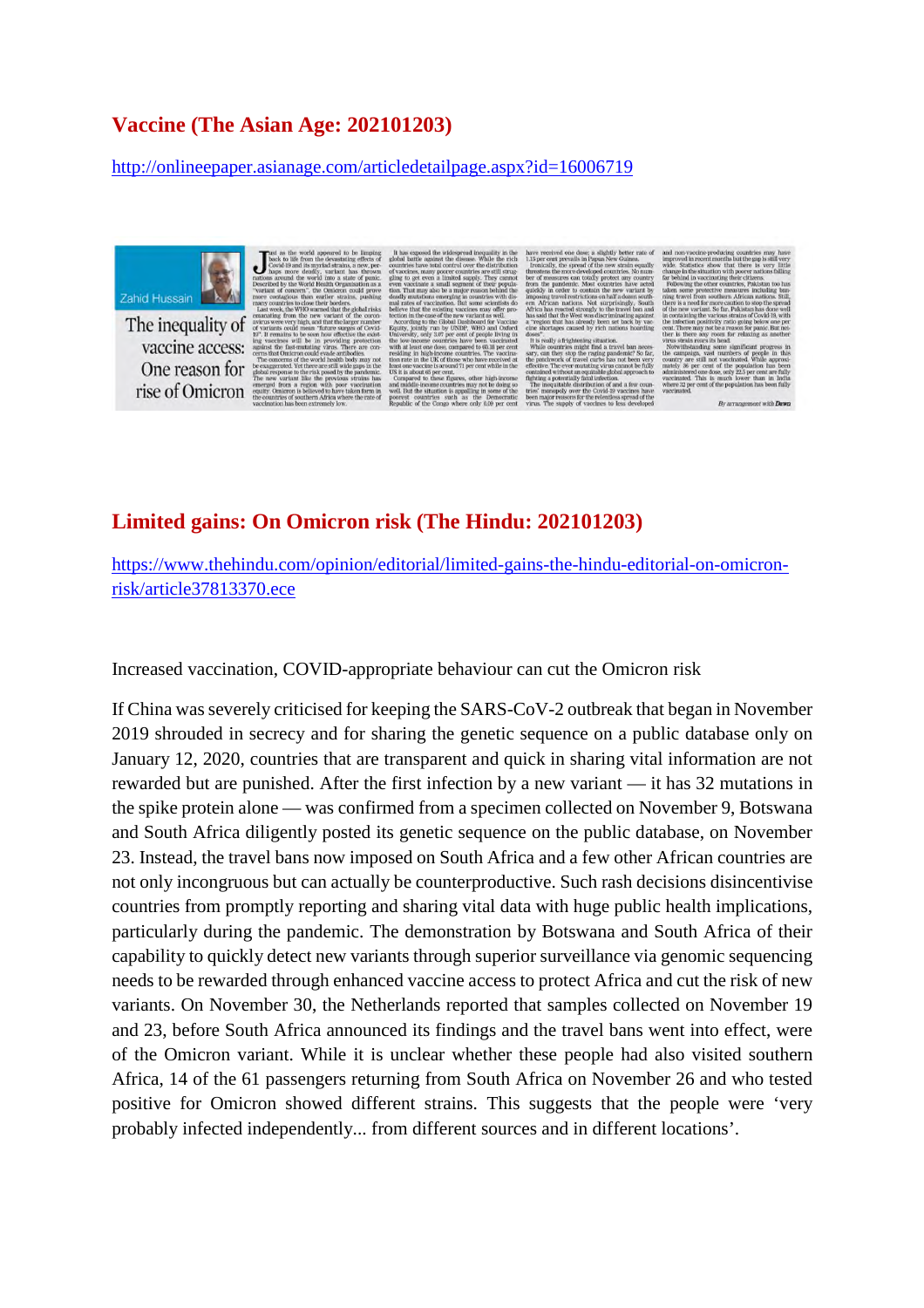Belgium and Germany too have reported the presence of the variant well before South Africa flagged it. Even if the Omicron variant did not emerge in Europe, the presence of the variant before South Africa notified it and the travel bans strongly suggests that the variant was already spreading in some European countries. It also reflects the relatively poor surveillance in place there when compared with the two African countries. This underscores the need to have systems in place that delay or reduce the spread of the new variant through testing prior to or upon arrival or the application of quarantine, as recommended by WHO. An indiscriminate travel ban is no solution. Several countries, including India, have already reported cases of the Omicron variant, said to pose a 'very high' global risk. Though disease severity in different categories of people still remains unclear, preliminary evidence suggests that the new variant increases the risk of reinfection and possesses a possible transmission advantage, as seen in the surge in Omicron cases in South Africa. It is time India increases the pace of vaccination and has better adherence to COVID-appropriate behaviour to cut the risk.

# **Reproductive rights**

### **Births and rights: On laws on reproductive rights(The Hindu: 202101203)**

https://www.thehindu.com/opinion/editorial/births-and-rights-the-hindu-editorial-on-laws-onreproductive-rights/article37813402.ece

Laws on reproductive rights must recognise differences in orientation, relationship choices

A Bill that the government of the land intends to make law, cannot be exclusivist at the very outset; and at least, with the time of passage, it is imperative that it loses its biases. It cannot exclude certain categories of citizens from the benefits and rights that the law seeks to confer upon the people of the country. And, that is what the Assisted Reproductive Technology (Regulation) Bill, 2020, that was passed in the Lok Sabha on Wednesday, has done, by excluding two categories — LGBTQIA+ and single men. Undoubtedly, the time has indeed come for such a Bill; for government intervention to regulate the field of fertility treatments, and by seeking to establish a national registry and registration authority for all clinics and medical professionals in the segment, it will fill a vacuum. The Bill has provisions to protect the rights of the donors, the commissioning couple and the children born out of ART, to grant and withdraw licences for clinics and banks depending on performance factors. It proposes to make it impossible for outlaws to operate within the system and profit from it, while exploiting patients. It also plans to put an end to illegal trafficking in embryos, and mistreatment of the poor coerced by their circumstances into donating eggs or sperm.